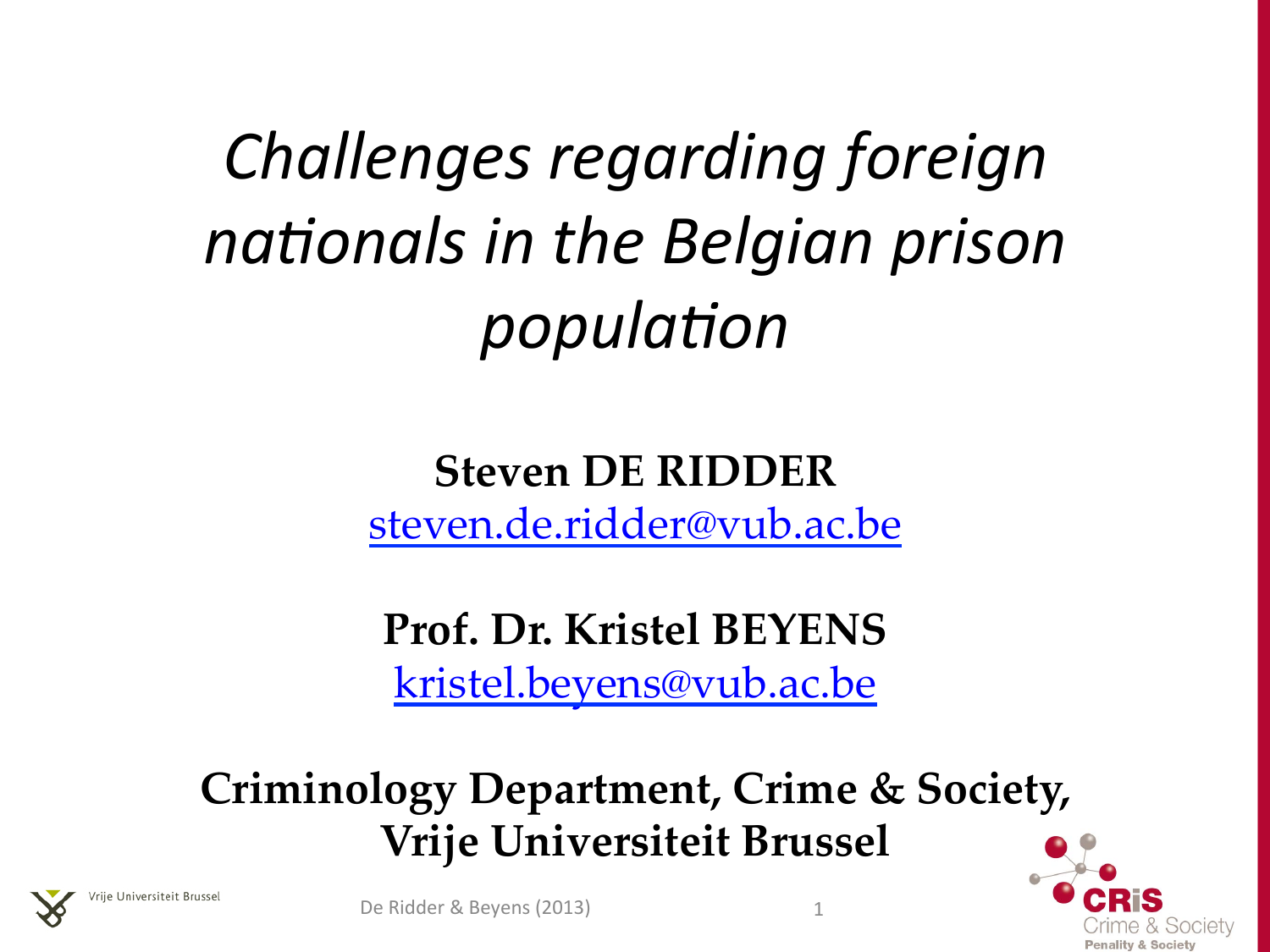### «Managing» the size of the prison population?

- Who decides?
	- $-$  **Front door** mechanisms  $\rightarrow$  judges
		- Remand custody : lenght and incarcerations
		- Incarcerations, sentence length
	- **Back door** mechanisms  $\rightarrow$  judges and PA
		- Electronic monitoring (PA and SIC)
		- Early release (PA and SIC)

# • Prison administration can only 'manage' at the back door

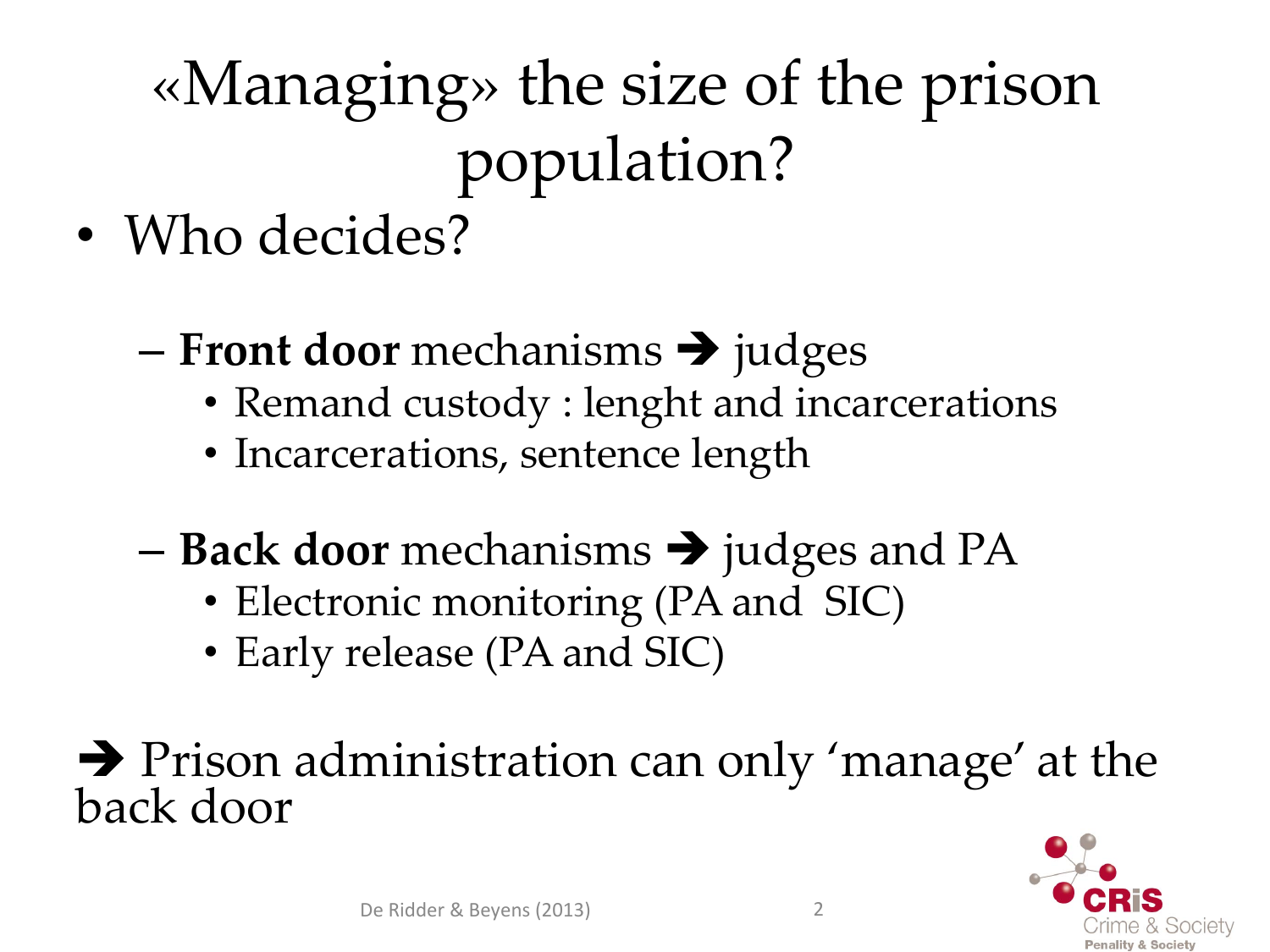#### **'Belgian' Prison Population: 1980-2013**



Crime & Society **Penality & Society**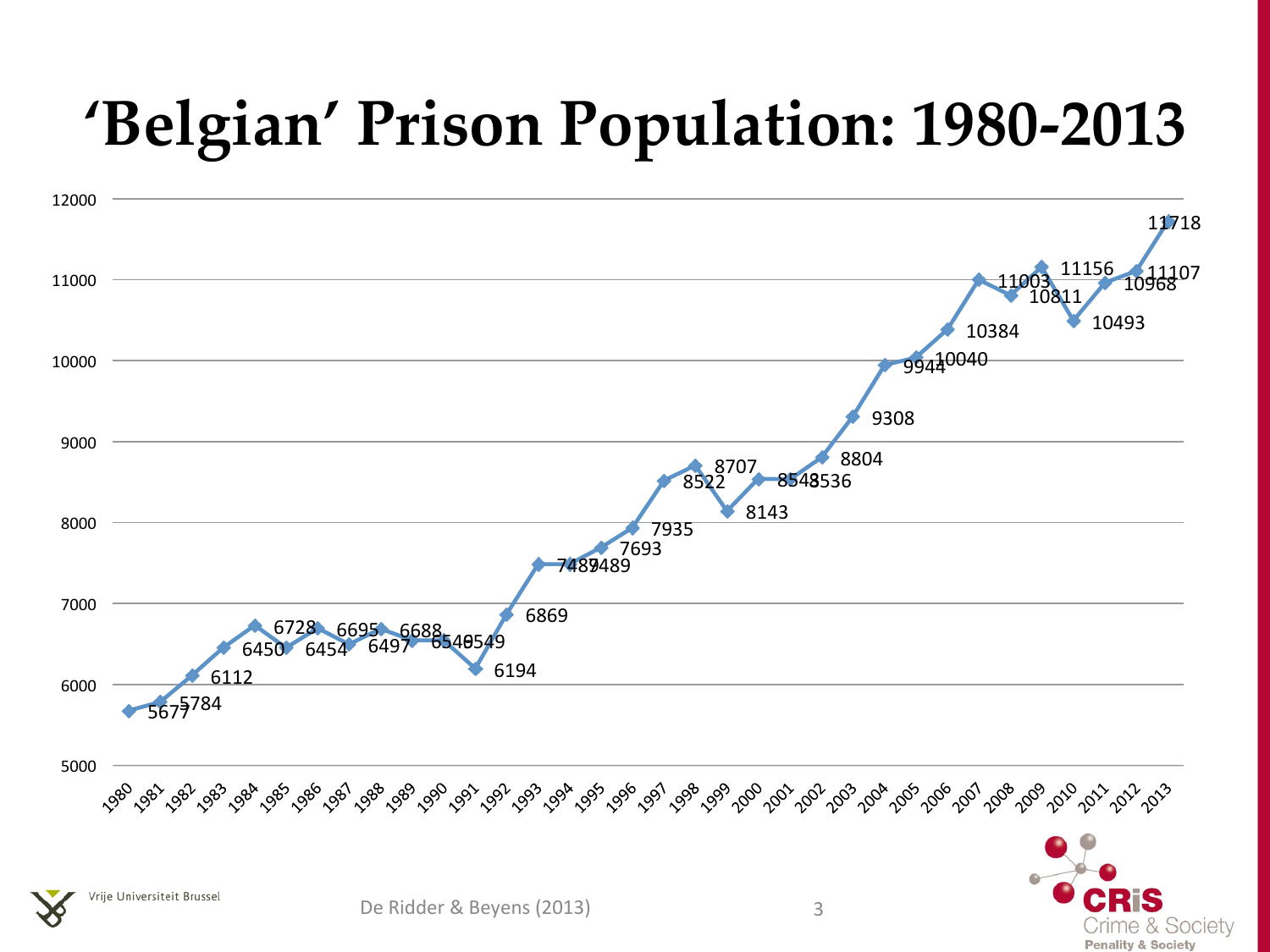### **Foreign nationals in prison population (SPACE, 2011)**

- Greece: 63,2%
- Austria: 45,9%
- Belgium: 42%
- Italy: 36%
- Spain: 33,6%
- Norway: 30,5%
- Sweden: 27,6%
- Germany:  $27,1\%$
- Denmark: 21,2%
- Netherlands: 20,8%
- France: 17,2%
- Finland: 14,3%
- England and Wales: 12,6%





4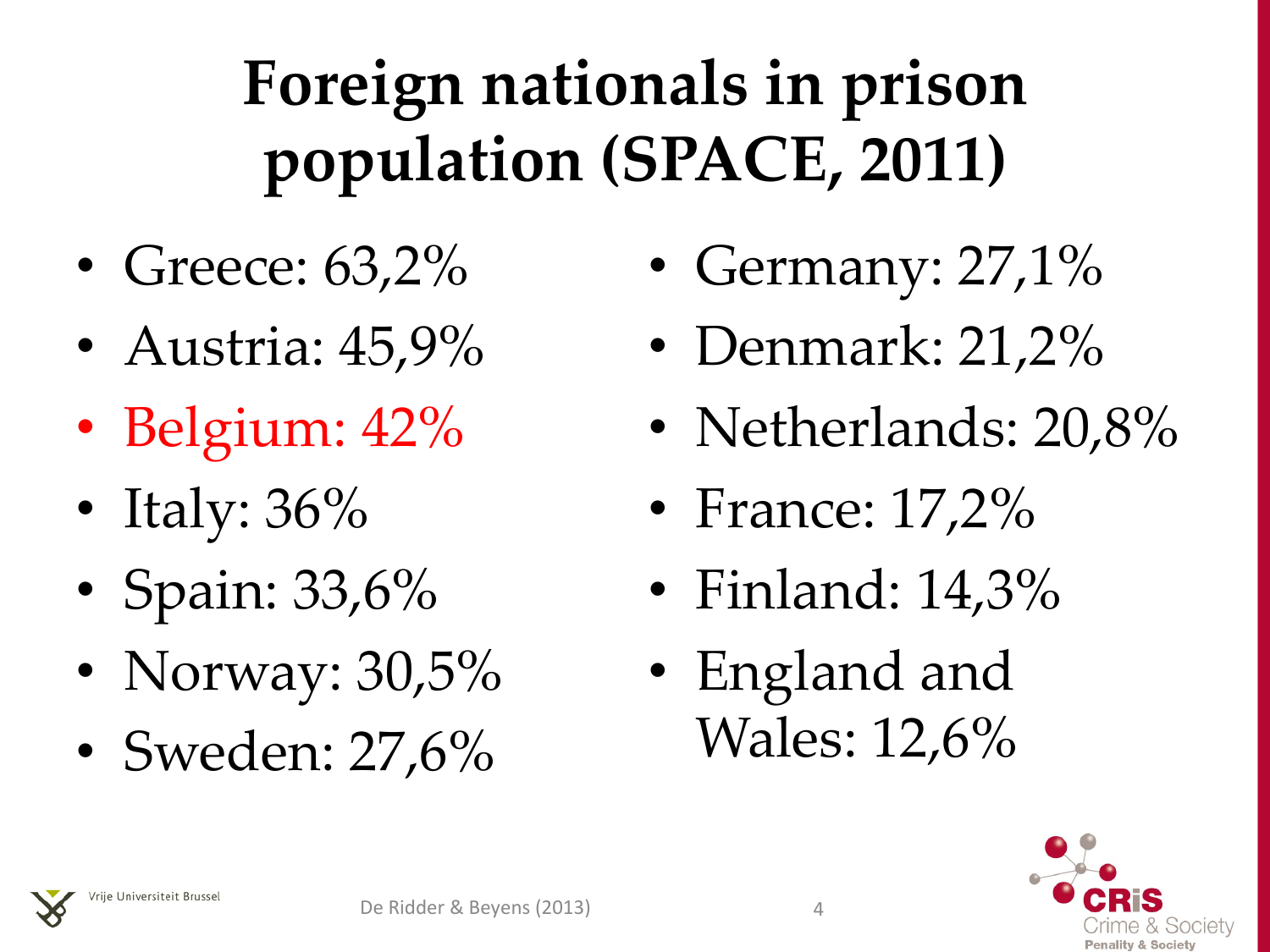#### **Belgian and foreign national prisoners: indexes 1980 - 2013**

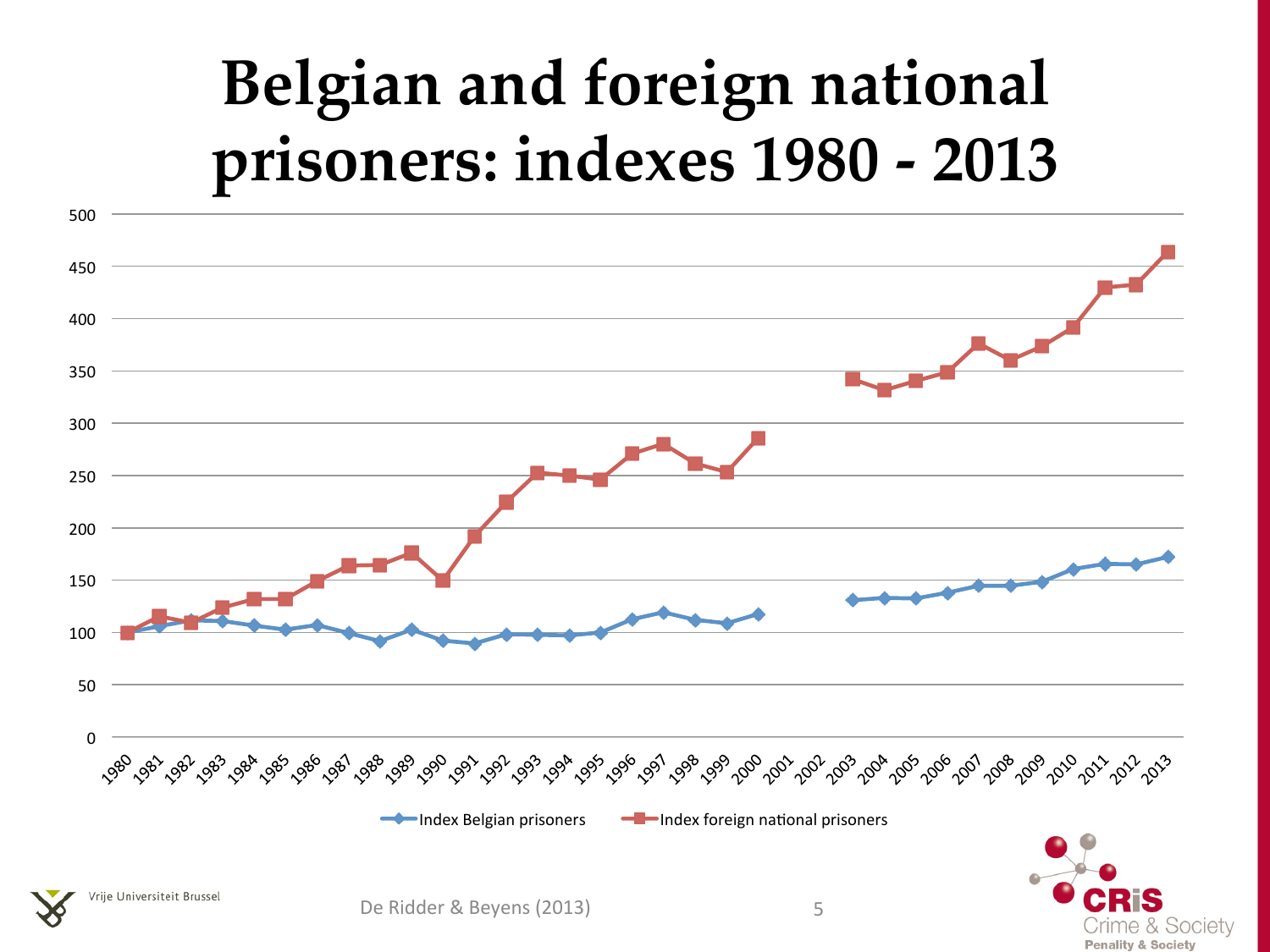#### **Foreign nationals (N) : 1993 – 2013**



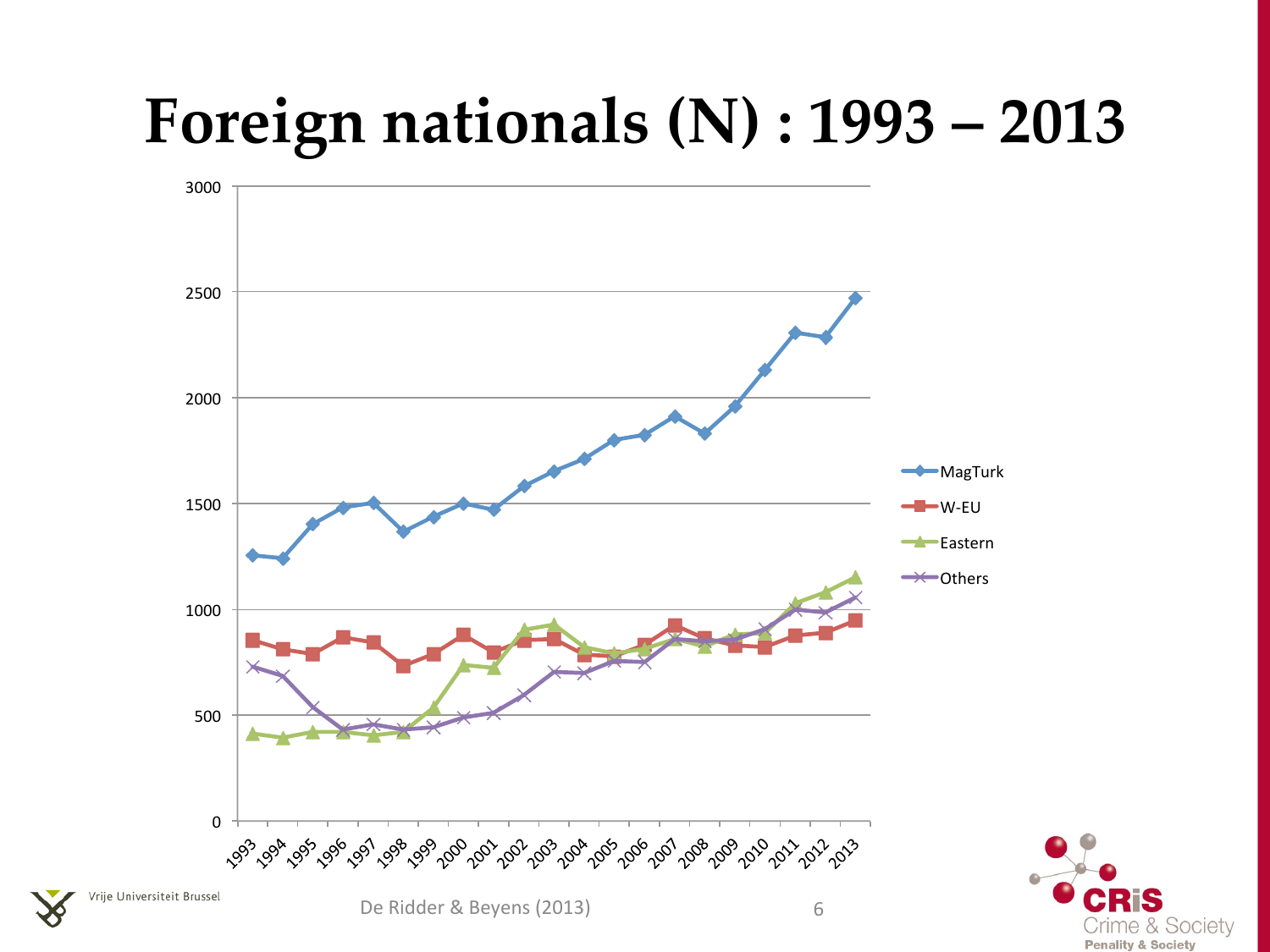#### **Nationalities (%) within foreign nationals: 1993 – 2003 – 2013**

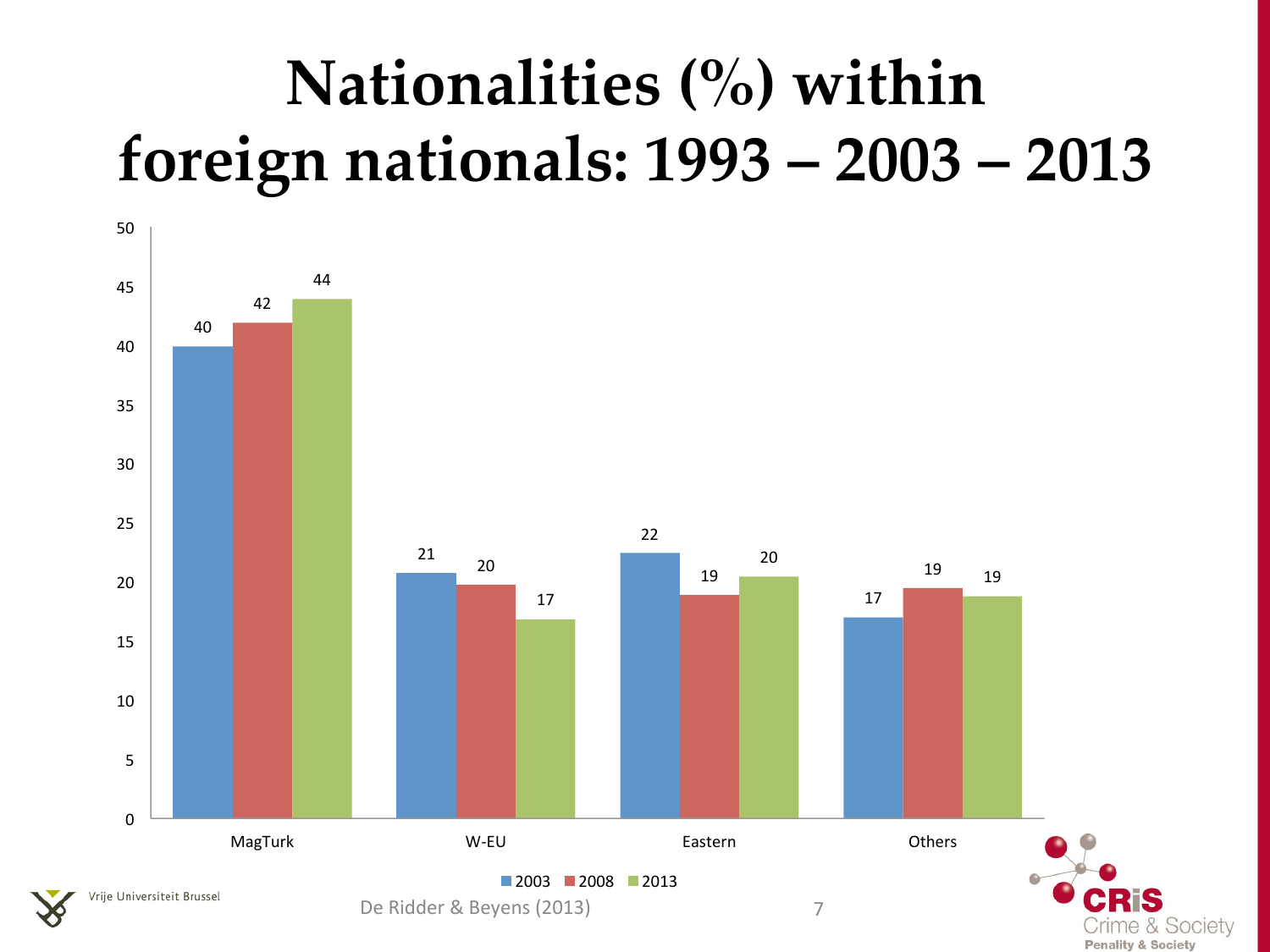#### **Foreign nationals : Indexes 1993 – 2013**



Crime & Society **Penality & Society**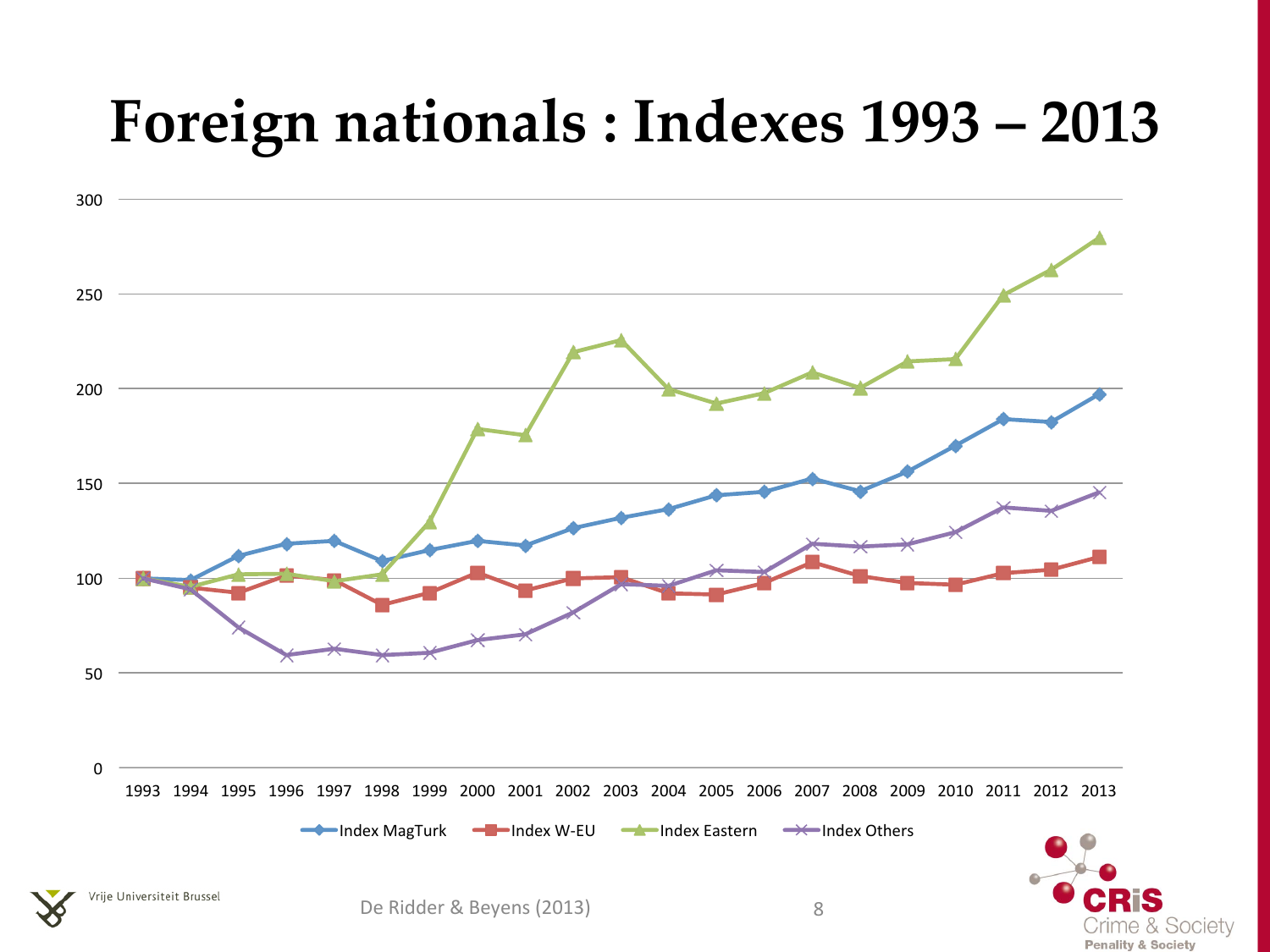#### **Detention title (N): 2003 - 2013**

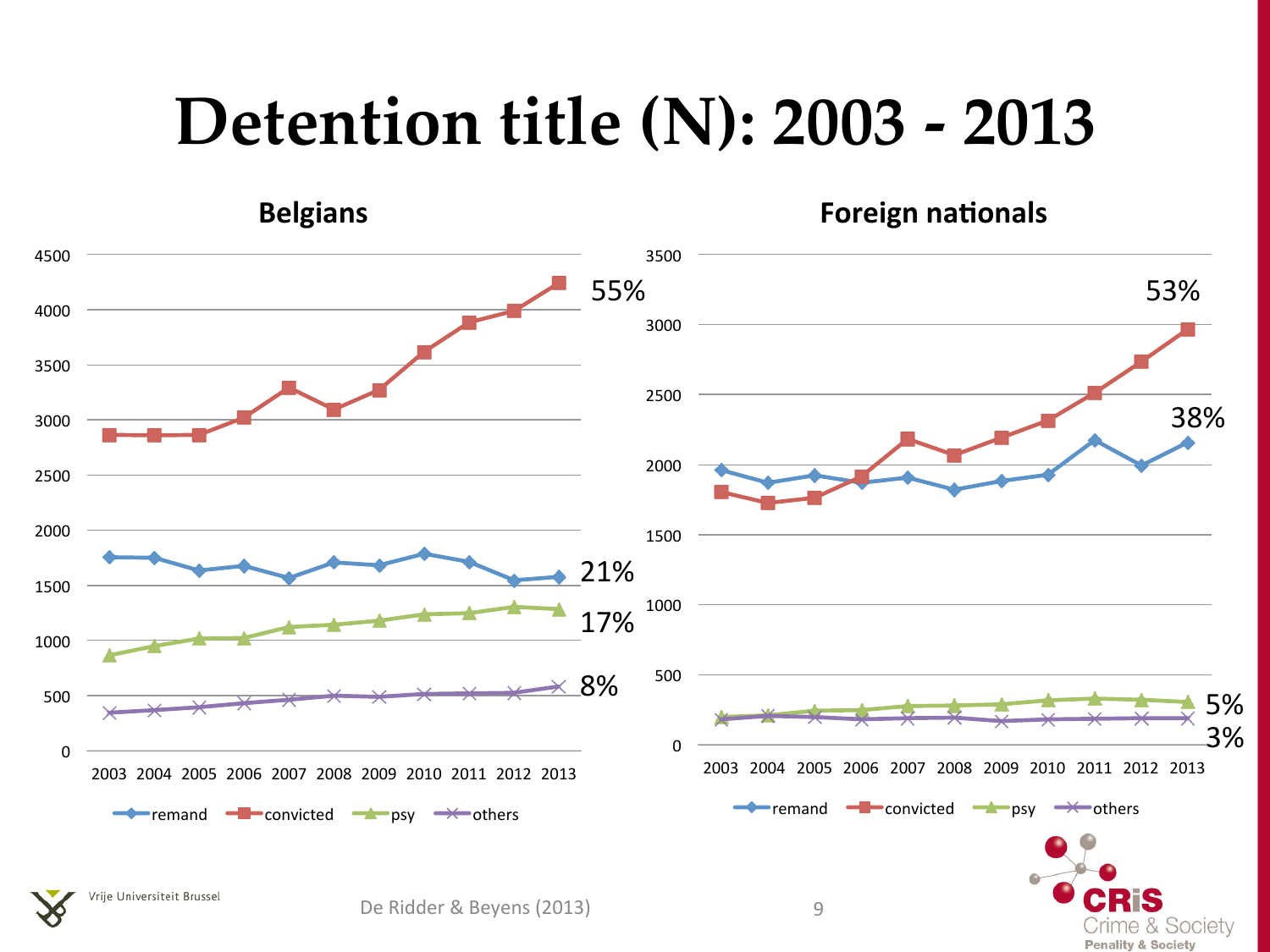#### **Detention title (N): 2003 - 2013**

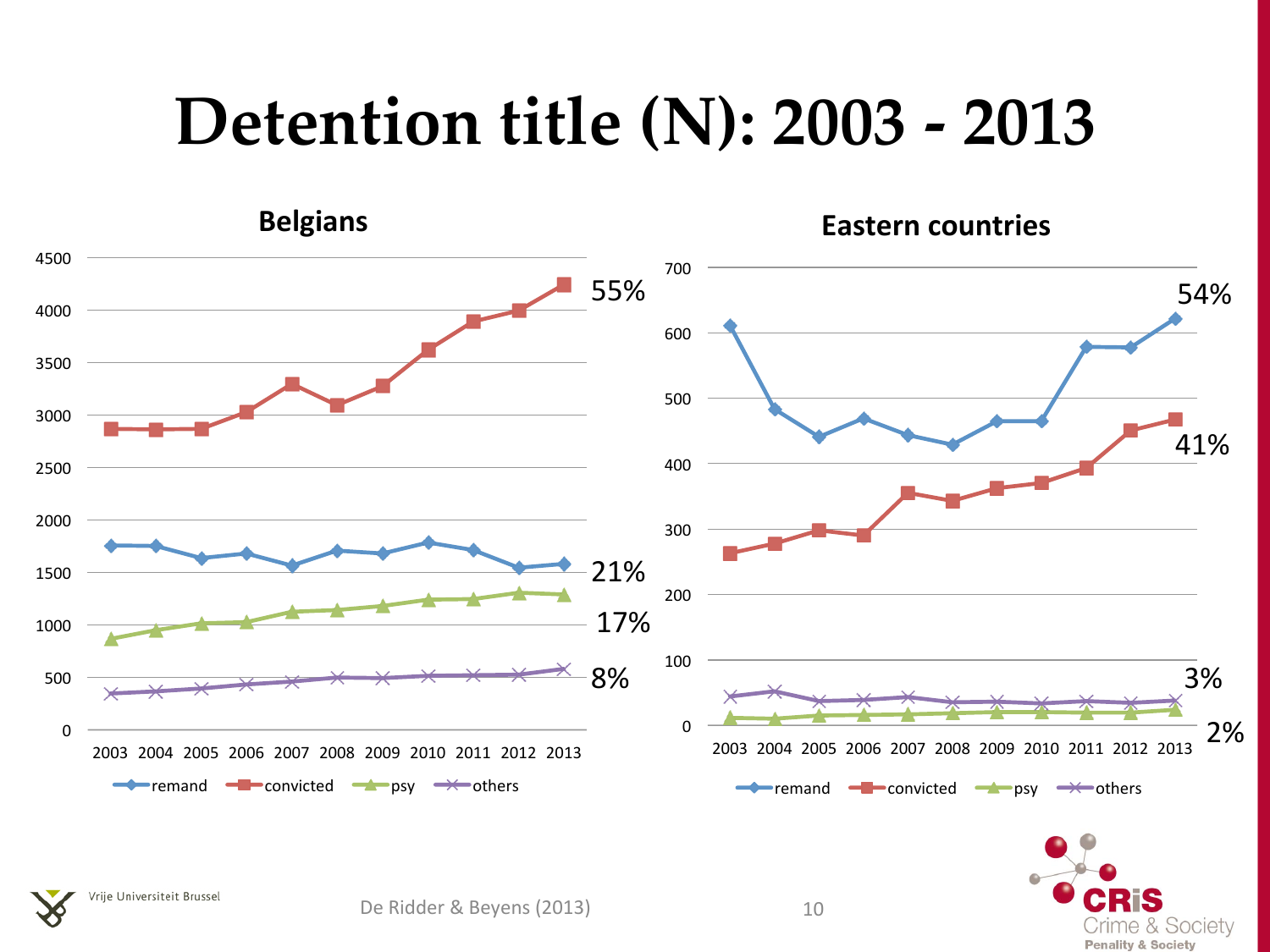## **Conceptualizing the foreign** prison population

- Distinction based on nationality
	- Foreigners, foreign nationals, non-nationals
	- ! Naturalisations

è Foreign national prisoners: all persons *without the nationality* of the state in which they are detained 

- Distinction based on residence permit
	- Irregular, undocumented, illegal, clandistine migrants
	- ! Dynamic category

è Undocumented prisoners: all persons *without residence permit* in the state in which they are detained



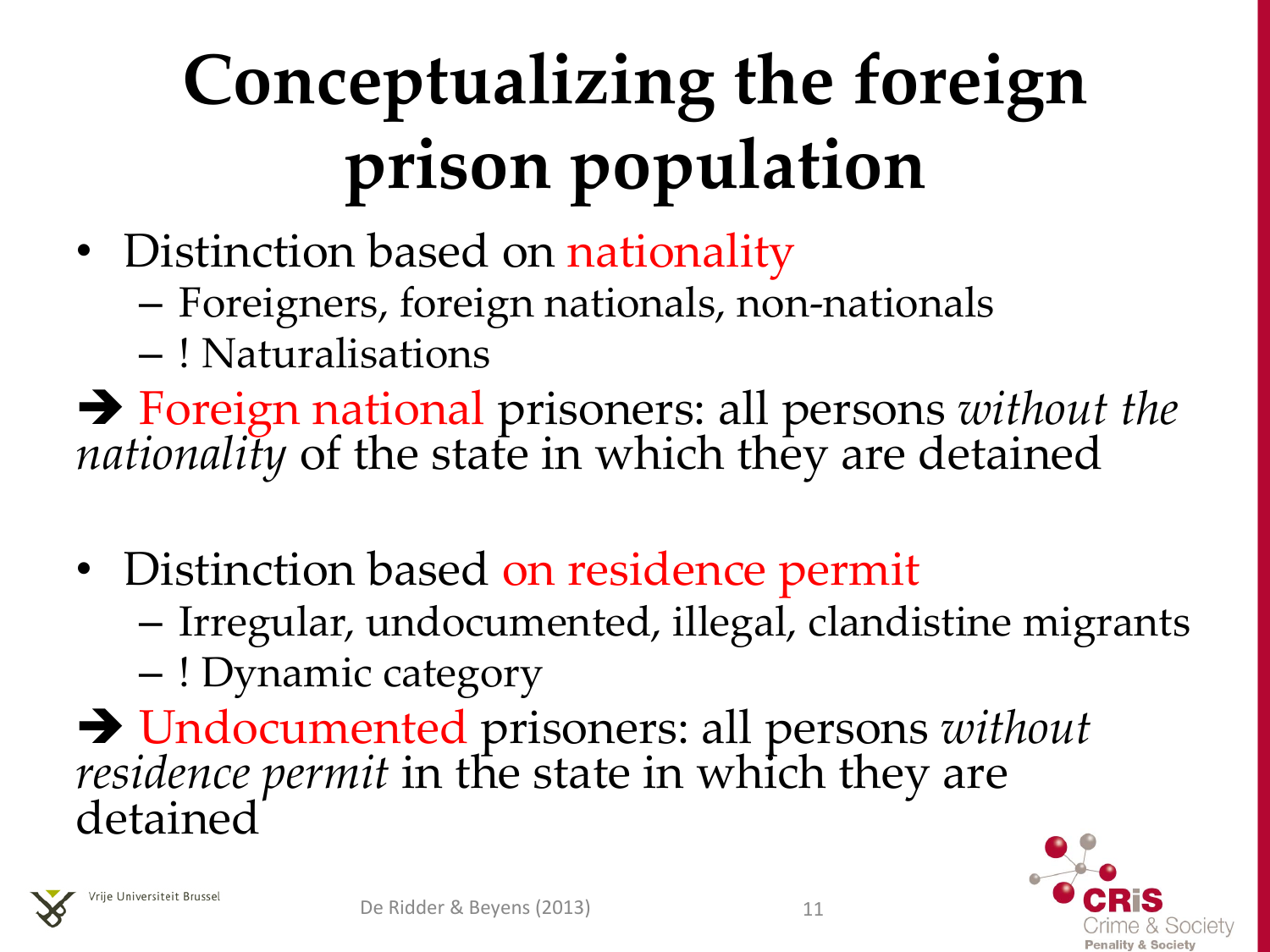#### **% undocumented among foreign national prisoners 2003 – 2013**



rime & Society **Penality & Society**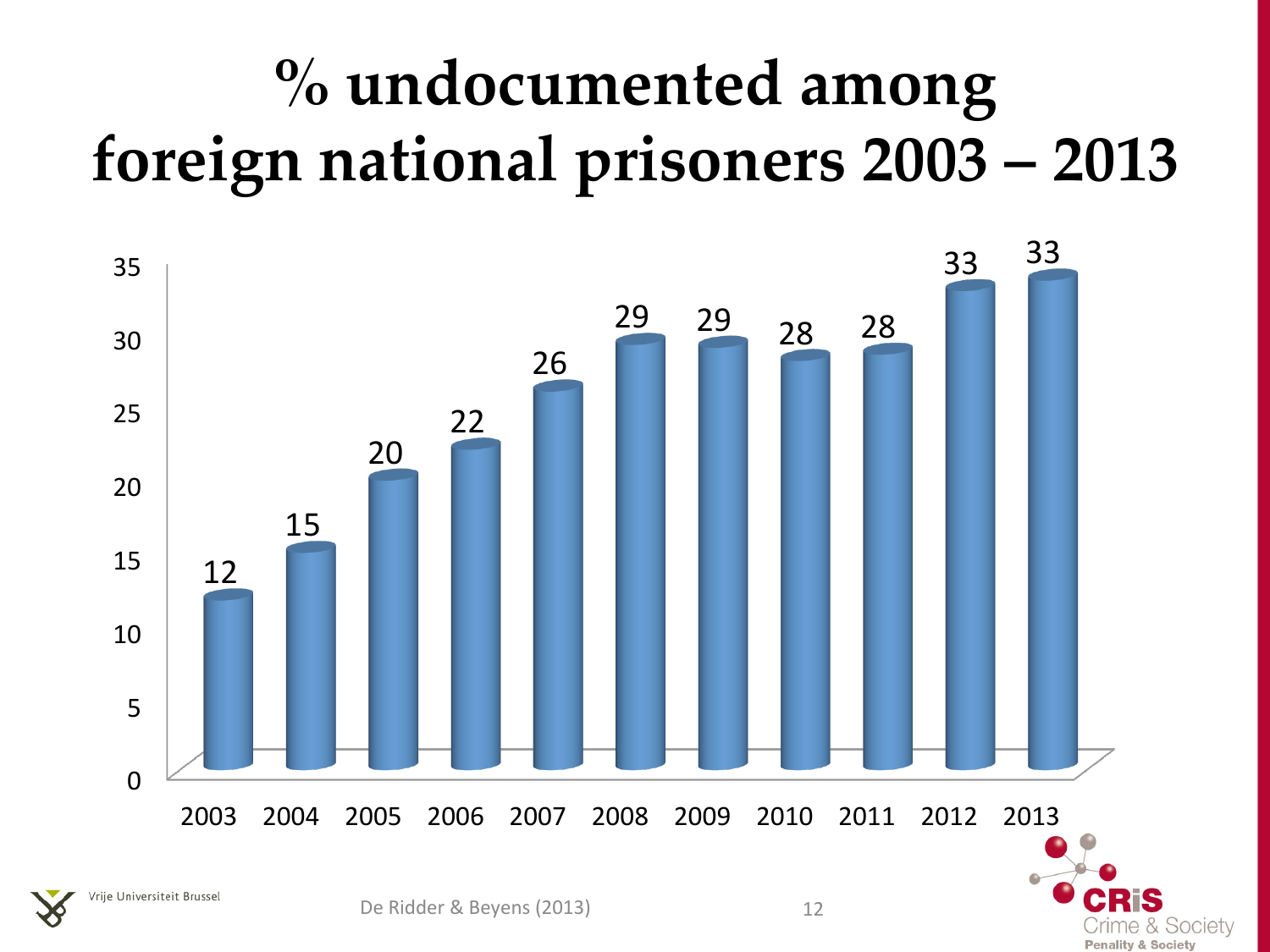#### **Expulsion of undocumented prisoners: 2008-2013**



è 2008 - 2013: between 35% and 50% is **NOT** expulsed after serving their prison sentence but is released in Belgium

Vrije Universiteit Brussel

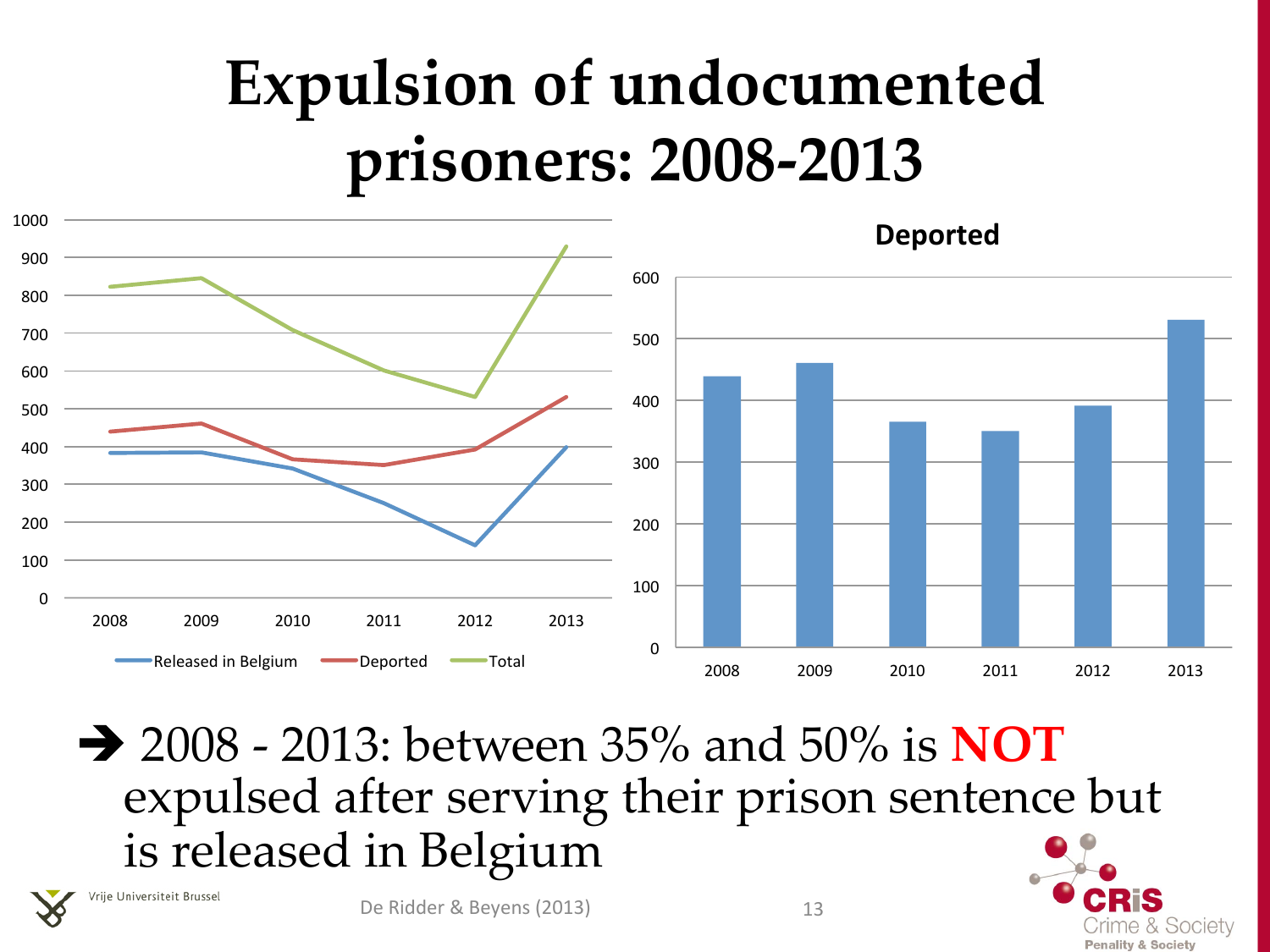## **Detention experience of undocumented prisoners**

- Language barriers
- Mostly excluded of rehabilitative activities *in prison* 
	- Reintegration as a legal aim of detention for all prisoners (Act of 2005)
- Work and earning money only in prison

#### $\rightarrow$  **Recommendation CM/Rec(2012)12 of the Committee of Ministers to member States concerning foreign prisoners**

- Excluded from prison leave (in view of reintegration)
- Early release procedure *in view of expulsion* 
	- Uncertainty about their (geographical) future
	- No psychosocial guidance with regard to return to the home country
	- ! Belgian Migration administration as additional actor

#### $→$  **'Release' rather than 'reintegration'**